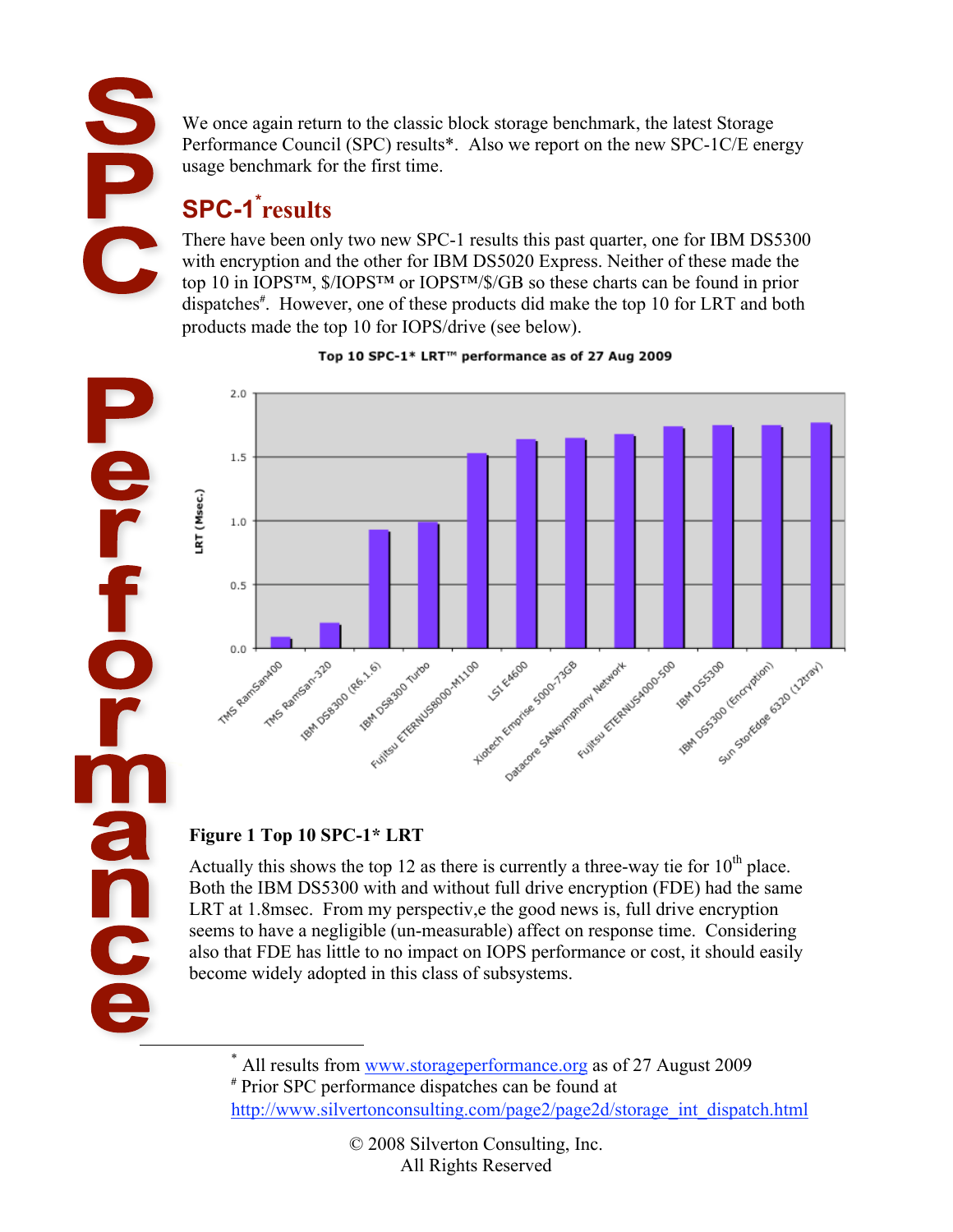Top 10 SPC-1\* IOPS™/drive results as of 27 Aug 2009



#### **Figure 2 Top 10 IOPS/drive results**

Actually this shows the top 11 as there is a tie for  $9<sup>th</sup>$  place. The latest IBM DS5020 Express (channel ready product) managed to be the top subsystem here with an average IOPS per drive of 326. Also the DS5300 with encryption made it into the top 10 matching the performance of the DS5300 without encryption. As can be seen above, most products that do well here are midrange and not the high-end subsystems.

Recall that in our last report we now restrict this chart to only those subsystems using 140GB drives or larger. Also, this metric is for only those subsystems using rotating media.



P.O. Box 492|Broomfield, CO 80038-0492|<br>P.O. Box 492|Broomfield, CO 80038-0492|<br>T20-221-7270| http://www.silvertonconsulting.com

© 2009 Silverton Consulting, Inc. Page 2 of 5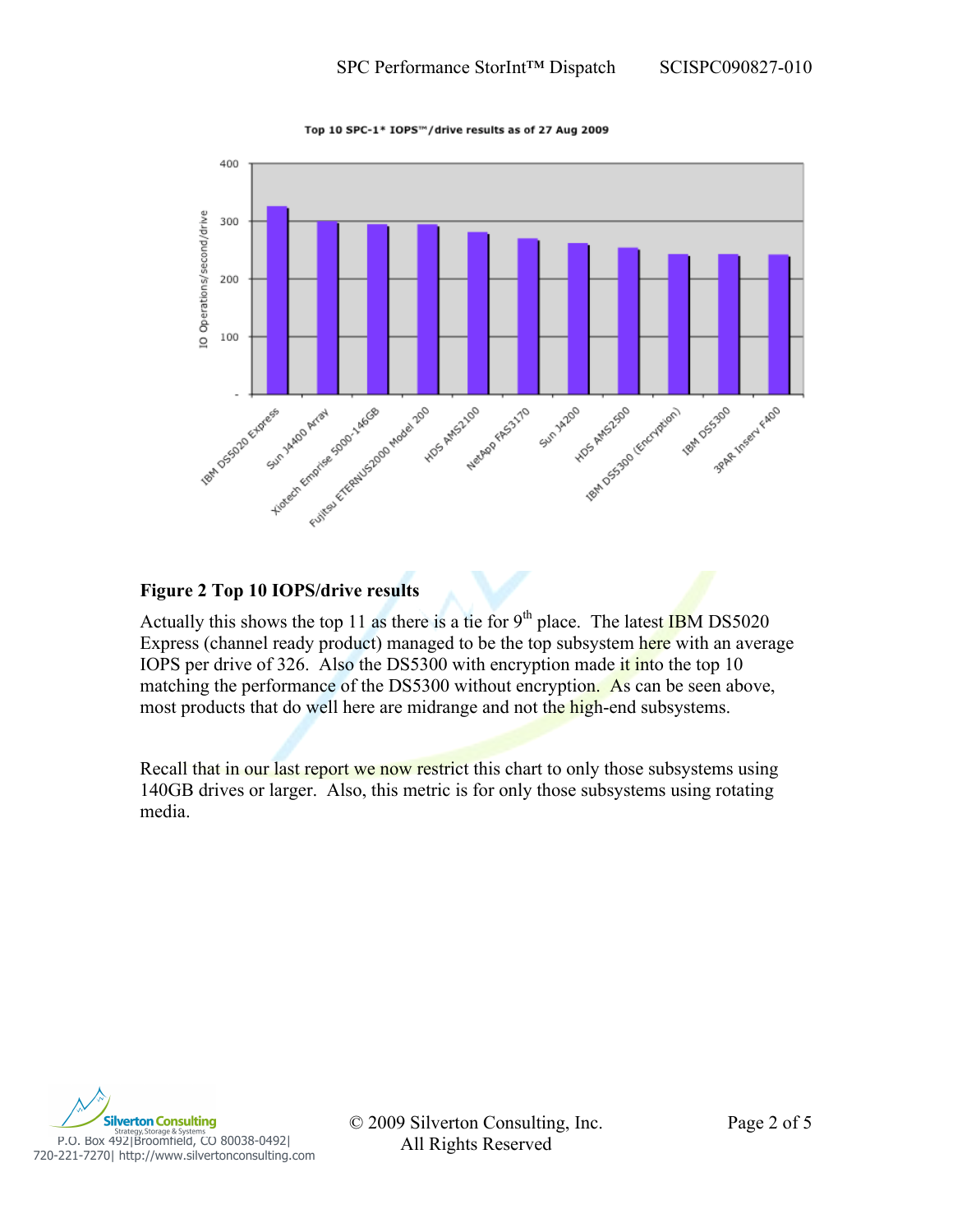

#### **Figure 3 SPC-1 Bubble chart of IOPS against LRT, bubble size proportional to subsystem price**

We return to the IOPs versus LRT bubble chart we have shown previously. The one thing always missing from a pure performance analysis is subsystem cost, added here as bubble size. To keep this interesting we capped the subsystems shown on the chart to a \$100/GB maximum to eliminate the higher priced subsystems.

From an end-user perspective it's interesting to note that one can obtain a reasonably performing subsystem  $\left(\sim\right]$  100K IOPS with LRT <2msec) for about 1/4<sup>th</sup> or less the price of truly high performance subsystem. Also, similarly priced or even more expensive subsystems can have much worse performance on an IOPS and/or a LRT basis indicating that price isn't always the best factor in subsystem selection.

### **SPC-1C/E**

SPC has a new benchmark category that displays energy usage for storage subsystems. So far there have only been two results submitted, IBM System Storage EXP12S with SSDs and Seagate Savvio 10K.3 ST93000603S and show some interesting results. Both subsystems use a SAS interface with no RAID protection.



© 2009 Silverton Consulting, Inc. Page 3 of 5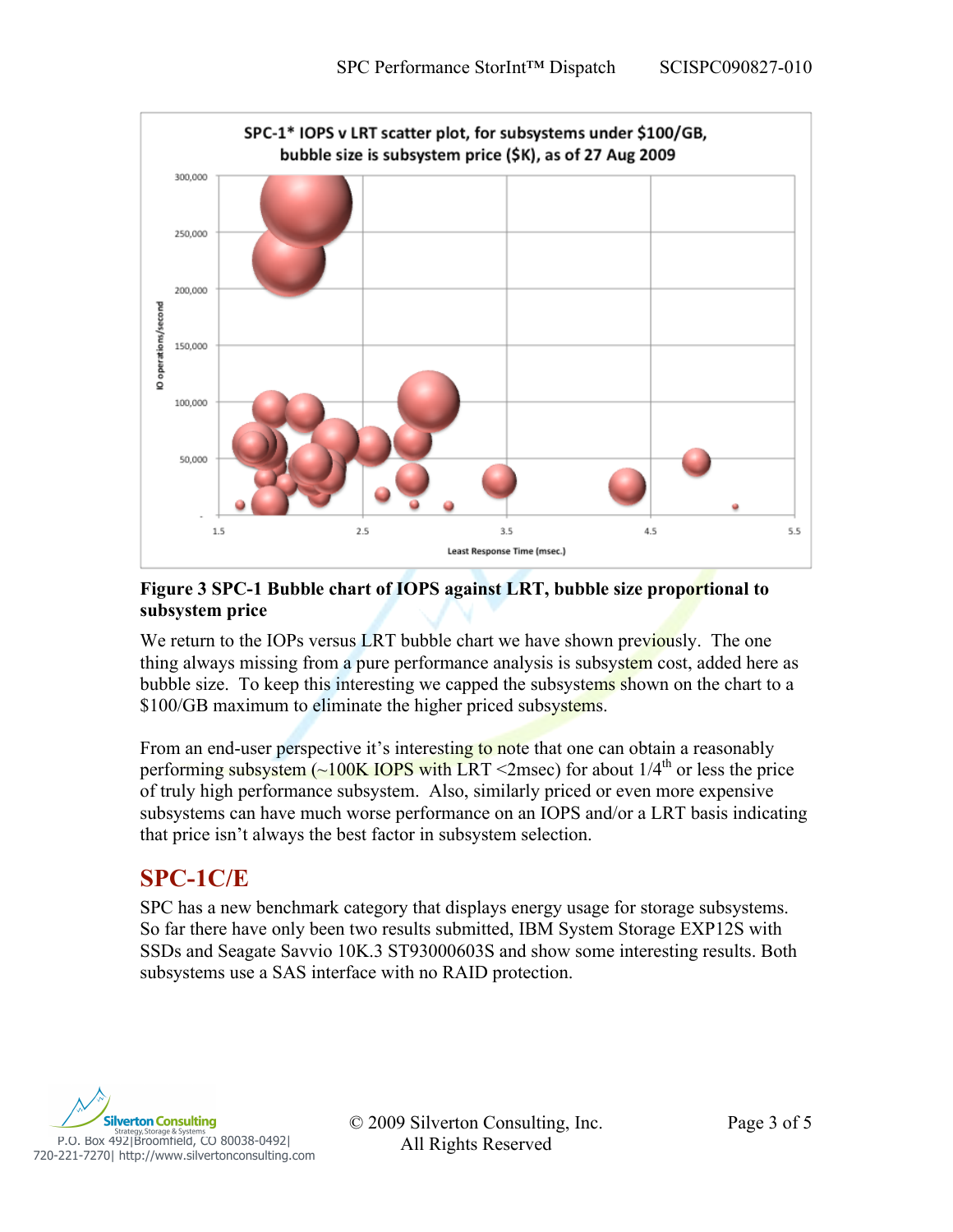

#### **Figure 4 SPC-1C/E\* Top Results**

As can be inferred from the above the big bubbles are they IBM SSD system and the small bubbles are the Seagate Savvio 10Krpm drive system. The Blue bubbles show the nominal energy use and IOPS that are obtained from the two systems. Yellow bubbles show similar data at peak IOPS.

Nominal energy use is an aggregate workload constructed by SPC to show typical energy use and IOP/second obtainable from the subsystems. This data is summarized and reported directly off the SPC-1C/E report. Peak IOPs & Energy use took some hunting, but represents the max IOPS and the energy consumption at that IO rate.

I suppose it's no surprise that the rotating media would consume more power for higher IO operations per second. However, the difference in power consumption for the IBM's SSD subsystem at nominal versus peak IO rates, is almost negligible (less than 2%). We are not sure which is the more fair comparison so we have elected to show both here.

What is not shown here is at idle both subsystems have similar energy consumption. As such, rotating media has a much more slanted profile than SSD storage.

### **SPC-2, SPC-1C and SPC-2C results**

There were no new SPC-2, SPC-1C and SPC-2C benchmarks released for this update and as such, can be found in prior reports.



© 2009 Silverton Consulting, Inc. Page 4 of 5